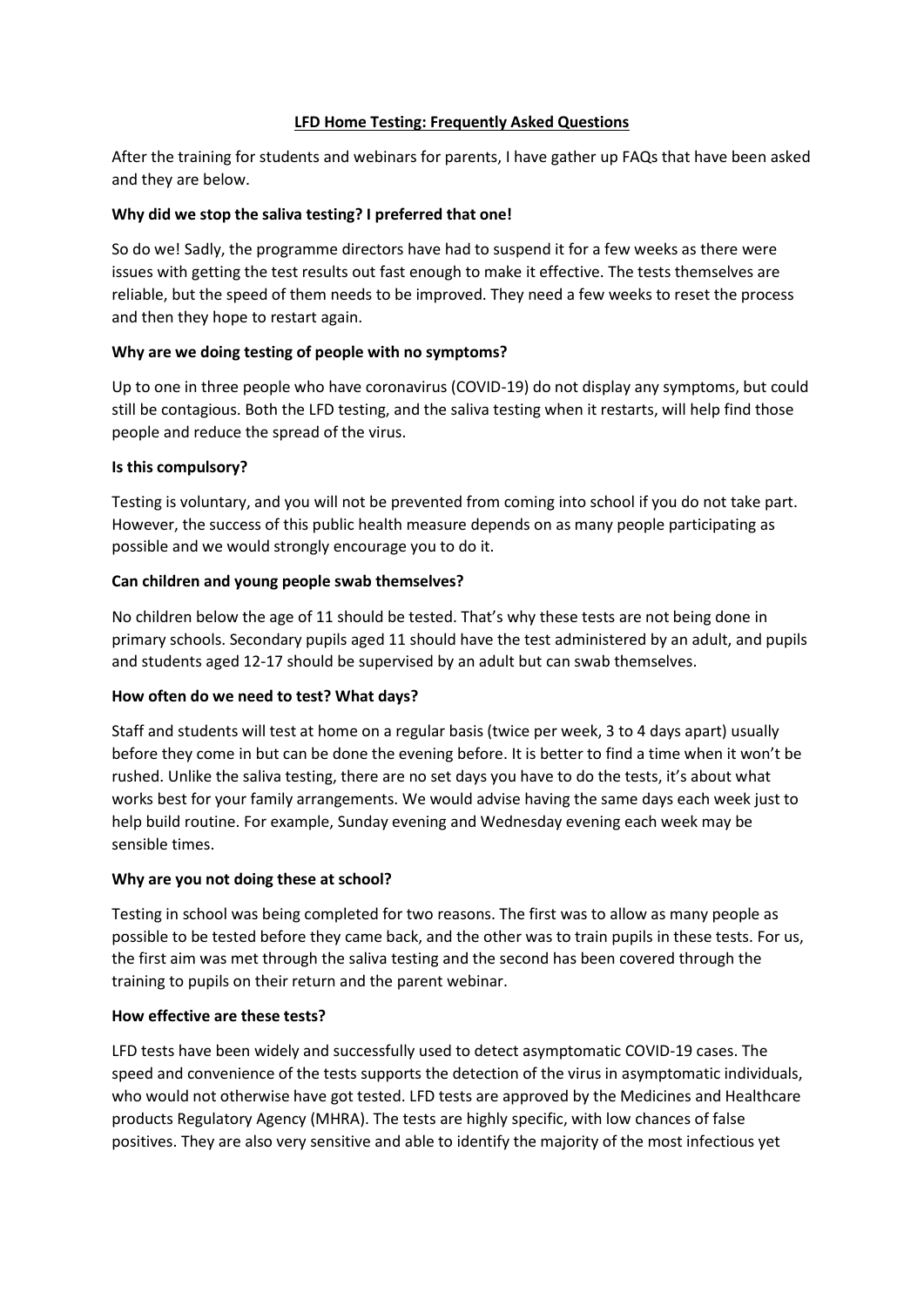asymptomatic individuals. It is important to remember that these tests are an additional layer of health protection measure in addition to hand washing, face covering and social distancing.

# **I'm hearing about issues with false positives these tests causing families to have to self-isolate unnecessarily. Can I get a lab-based PCR test if it proves positive?**

Yes, you must get a PCR test if your LFD test taken at home tests positive. You can book these here: [https://www.gov.uk/get-coronavirus-test.](https://www.gov.uk/get-coronavirus-test) The recent news around worries with false positives for these tests was about the onsite LFD testing, not this home testing.

### **Do we still need to do hands, face, space if we're being tested as well?**

Yes, these tests add an extra check, and do not replace all the adaptations we already have onsite.

#### **Are staff in school getting test kits too?**

Yes, everyone is getting these test kits who works or studies at St Anne's.

#### **I'm worried I'll forget how to do the test. What should I do?**

Don't worry! It is quite a lot to remember the first time of doing the tests. Everything you need to know can be found in the booklet that you are given at the same time as the test kit. An electronic version of the booklet can be found on our school websit[e here.](https://st-annes-soton.eschools.co.uk/web/asymptomatic_lateral_flow_device_home_testing/548170) You can also watch a YouTube video of how to do the tests [here.](https://youtu.be/S9XR8RZxKNo)

#### **Do I use these tests only if I get symptoms?**

No, quite the opposite. These are asymptomatic tests. They are supposed to be used when you DON'T have symptoms. If you get symptoms, you need to self-isolate and get a PCR test using this link: [https://www.gov.uk/get-coronavirus-test.](https://www.gov.uk/get-coronavirus-test)

### **Can I give a test to my sister/brother/uncle/mum/pet?**

No! These tests are just for you. However, the good news is that, even if they don't have symptoms, everyone in your household (and any support or childcare bubbles attached to your household) can book a test by goin[g here,](http://www.southampton.gov.uk/coronavirus-covid19/covid-testing/symptom-free-testing.aspx) or pick up a test kit for themselves by going [here](https://find-covid-19-rapid-test-sites.maps.test-and-trace.nhs.uk/). If you can't go to the places these links mention, you can order test kits to be posted by goin[g here.](https://www.gov.uk/order-coronavirus-rapid-lateral-flow-tests)

They are definitely ONLY for humans!

#### **What do I do with the waste?**

It can be thrown away in a normal bin.

#### **What if I run out of kits?**

We are organising a way for you to pick up more test kits in school and will tell pupils how to do that.

#### **What if I get a void result?**

You are expected to report it, and then do another test. If that is also void, report that too, and then book a PCR test by going here:<https://www.gov.uk/get-coronavirus-test>

#### **What do I need to bring in to school?**

Nothing. Unlike the saliva testing, there is nothing to bring into school.